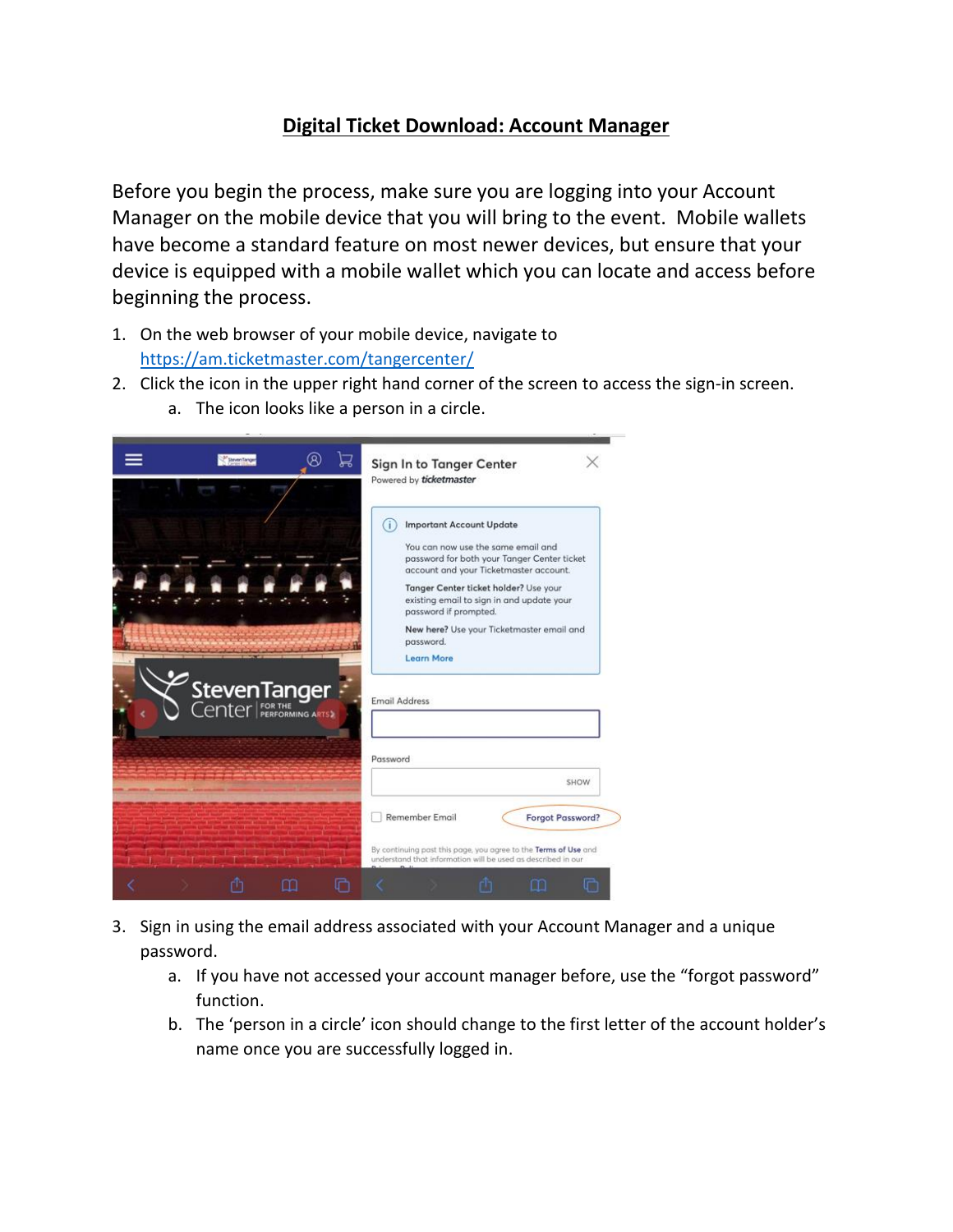- 4. Click on the three lines in the upper left hand corner.
- 5. Click "My Events." This will bring you to a new page that lists each of your upcoming events.



- 6. Find the event you wish to download and click "Select Event."
	- a. Note: Add-ons such as parking passes will appear in their own event folder under "My Events."
- 7. Find the location of your seats listed out (ex: Sec GTC, Row A, Seat 1) and click the arrow pointing right.

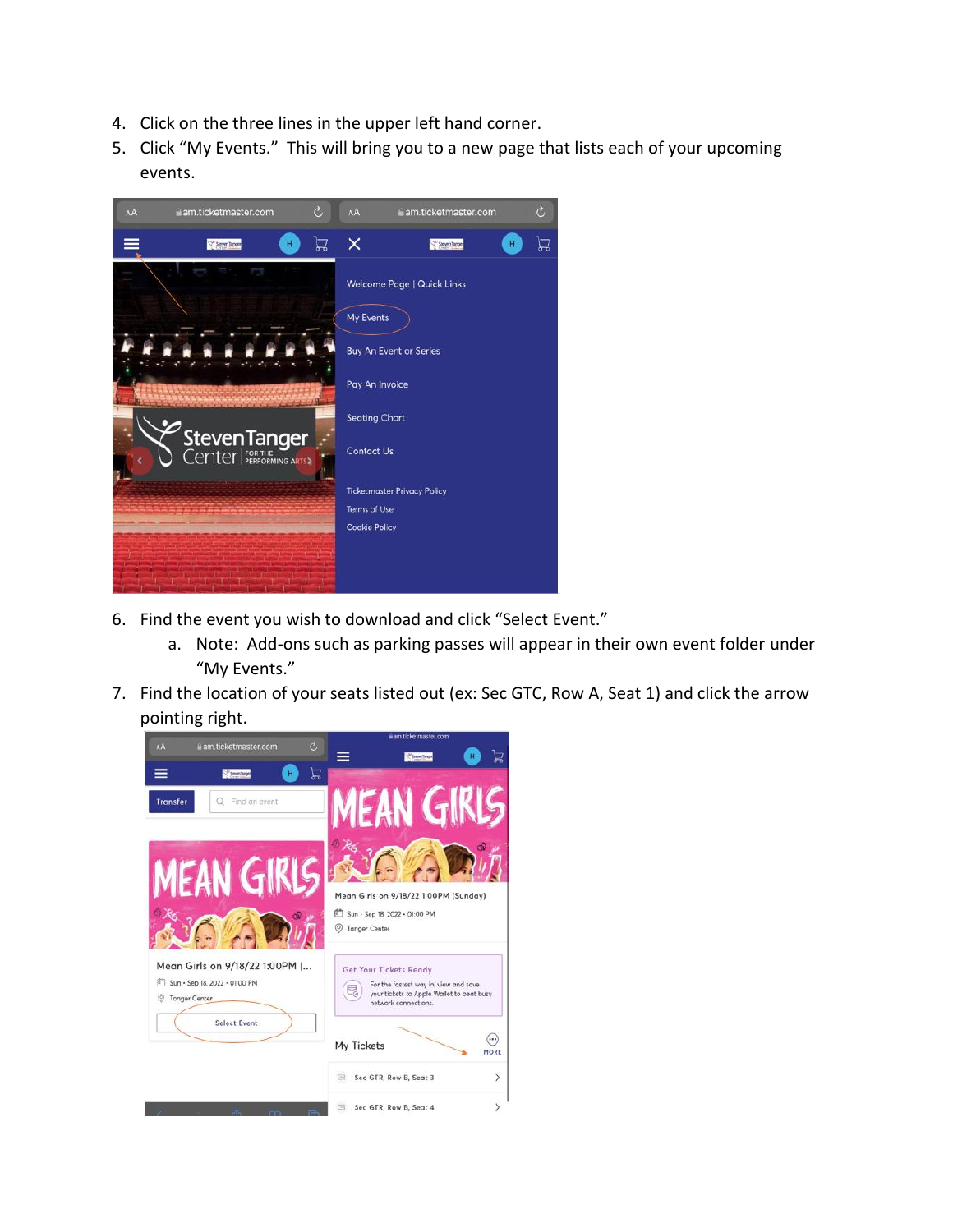- 8. At this point, a page containing the QR codes you will need to present to redeem your tickets should launch. *You may stop and repeat this process upon arrival at the Tanger Center for your event or continue the process and download the tickets to your device's mobile wallet.*
- 9. Beneath the QR code, a button to download the tickets into your device's mobile wallet should appear. Click this button.
	- a. You may need to "Allow" the webpage to launch a pop-up.
- 10. A new page should appear with the option to "Add" in the upper right hand corner. Click "Add."
	- a. Repeat this step for each ticket you wish to download into your mobile wallet.



- 11. Launch your mobile wallet and check to ensure that the tickets have successfully downloaded and can be easily located within the app.
- 12. Arrive at the Tanger Center, launch your mobile wallet, and present each QR code for redemption.